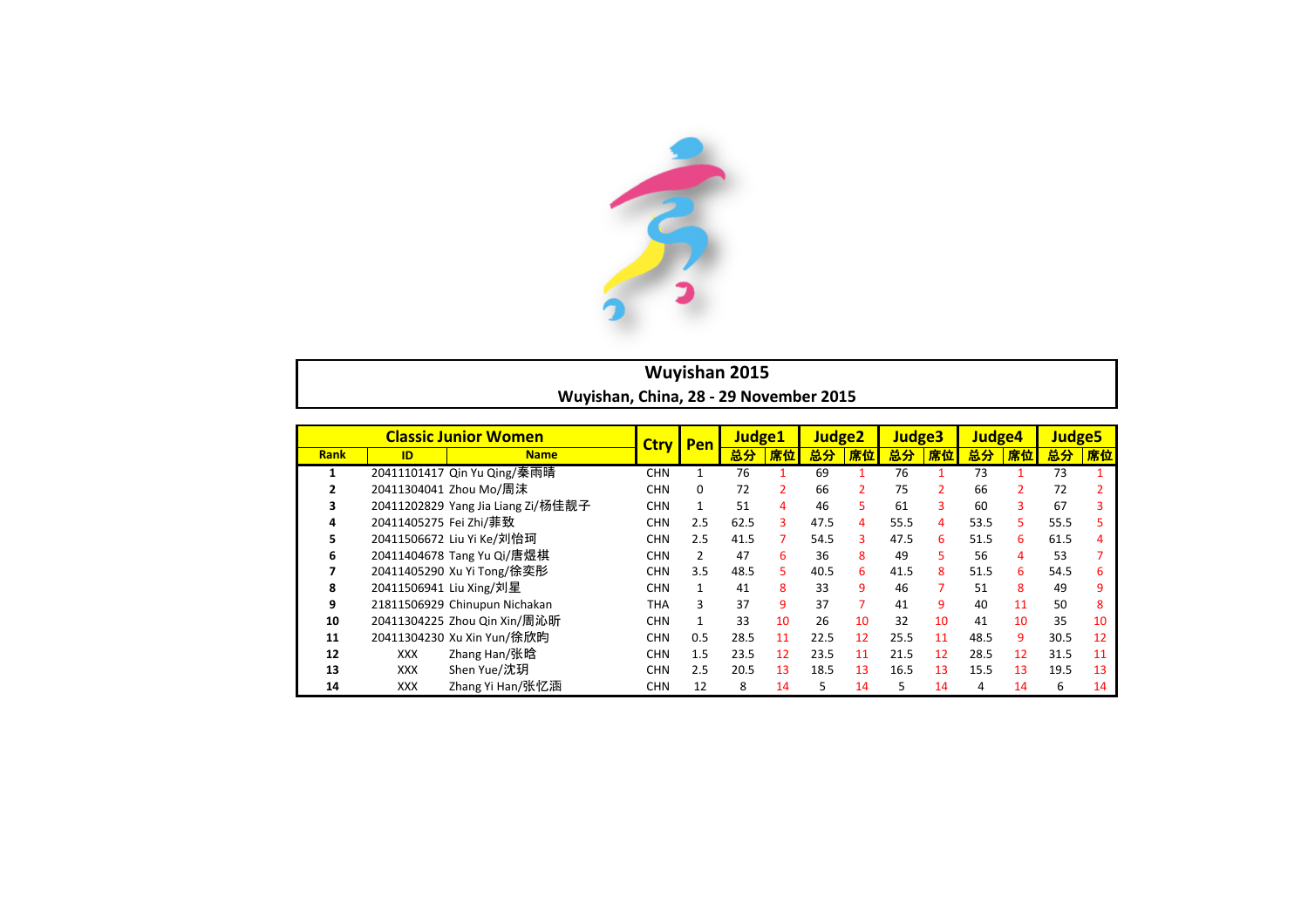|             |                        | <b>Classic Junior Men</b>                  | <b>Ctrv</b> | Pen            | Judge1 |                | Judge <sub>2</sub> |               | Judge3 |                | <b>Judge4</b> |                | <b>Judge5</b> |    |
|-------------|------------------------|--------------------------------------------|-------------|----------------|--------|----------------|--------------------|---------------|--------|----------------|---------------|----------------|---------------|----|
| <b>Rank</b> | ID                     | <b>Name</b>                                |             |                | 总分     | 席位             | 总分                 | 席位            | 总分     | 席位             | 总分            | 席位             | 总分            | 席位 |
| 1           |                        | 10411303902 Li Jia Rui/李佳瑞                 | <b>CHN</b>  | 2              | 69     |                | 74                 |               | 79     |                | 72            | 1.             | 74            |    |
|             | 10411506508 Zeng Yi/曾毅 |                                            | <b>CHN</b>  | 1              | 68     | $\overline{2}$ | 66                 | $\mathcal{P}$ | 70     | $\overline{2}$ | 67            | $\overline{2}$ | 68            |    |
|             |                        | 10411506590 Li Jing Heng/李竞恒               | <b>CHN</b>  | 3              | 54     | 3              | 57                 | 3             | 69     | 3              | 54            | 4              | 65            |    |
|             |                        | 10411304214 Wu Feng Yu/吴丰羽                 | <b>CHN</b>  | 1              | 50     | 5.             | 38                 | 6             | 53     | 4              | 60            | 3              | 57            |    |
|             |                        | 10411506826 Mo Zi Qian/莫梓谦                 | <b>CHN</b>  | 1.5            | 53.5   | 4              | 48.5               | 4             | 44.5   | 5              | 46.5          | 5.             | 56.5          |    |
| 6           | <b>XXX</b>             | Liu Xiao Hang/刘潇航                          | <b>CHN</b>  | 11             | 41     | 7              | 34                 |               | 38     | 7              | 39            | 6              | 47            |    |
|             |                        | 10411304216 Xu Yi Hui/徐祎汇                  | <b>CHN</b>  | $\overline{2}$ | 43     | 6              | 43                 | 5             | 38     | 7              | 37            | $\overline{7}$ | 44            |    |
| 8           |                        | 10861405685 Ghufran Martianzah Wira Fawwaz | <b>INA</b>  | 0.5            | 32.5   | 9              | 19.5               | 11            | 31.5   | 9              | 29.5          | 11             | 42.5          | 8  |
| 9           |                        | 10411304204 Huang Rui/黄睿                   | <b>CHN</b>  | 6.5            | 16.5   | 15             | 18.5               | 12            | 38.5   | 6              | 34.5          | 8              | 40.5          | 9  |
| 10          |                        | 10411304217 Ye Rui Ze/叶睿泽                  | <b>CHN</b>  | 11             | 17     | 13             | 23                 | 8             | 20     | 14             | 32            | 9              | 33            | 10 |
| 11          |                        | 10411304201 Chen Jun Zhe/陈俊哲               | <b>CHN</b>  | 11             | 38     | 8              | 17                 | 13            | 31     | 10             | 25            | 14             | 31            | 11 |
| 12          |                        | 10411304212 Shi Xin Yang/施幸炀               | <b>CHN</b>  | 5.5            | 27.5   | 10             | 22.5               | 9             | 25.5   | 12             | 25.5          | 13             | 30.5          | 12 |
| 13          | <b>XXX</b>             | Chen Guang Ying/陈光颖                        | <b>CHN</b>  | $\mathbf{1}$   | 22     | 11             | 17                 | 13            | 27     | 11             | 28            | 12             | 23            | 15 |
| 14          | <b>XXX</b>             | Chen Chen/陈晨                               | <b>CHN</b>  | 1              | 21     | 12             | 20                 | 10            | 24     | 13             | 22            | 15             | 26            | 14 |
| 15          |                        | 10411506595 Chen Jia Hao/陈家豪               | <b>CHN</b>  | 3              | 16     | 16             | 16                 | 15            | 18     | 15             | 30            | 10             | 30            | 13 |
| 16          | <b>XXX</b>             | Chen Yi Hao/陈意豪                            | <b>CHN</b>  | 6              | 17     | 13             | 13                 | 16            | 15     | 17             | 14            | 17             | 15            | 16 |
| 17          | <b>XXX</b>             | Zhang Chen Yu/张宸瑀                          | <b>CHN</b>  | 8.5            | 10.5   | 17             | 9.5                | 17            | 15.5   | 16             | 16.5          | 16             | 10.5          | 17 |
| 18          | <b>XXX</b>             | Yan Zhui Yue/闫追越                           | <b>CHN</b>  | 16.5           | 10.5   | 17             | 2.5                | 18            | 5.5    | 18             | 10.5          | 18             | 8.5           | 18 |

|      |                   | <b>Classic Youth Women</b>         | <b>Pen</b><br><b>Ctrv</b> |     | Judge 1 |    | Judge <sub>2</sub> |    | <b>Judge3</b> |    | Judge4 |    | <b>Judge5</b> |    |
|------|-------------------|------------------------------------|---------------------------|-----|---------|----|--------------------|----|---------------|----|--------|----|---------------|----|
| Rank | <b>Name</b><br>ID |                                    |                           |     |         | 席位 | 总分                 | 席位 | 总分            | 席位 | 总分     | 席位 |               | 席位 |
|      |                   | 20411000864 Feng Hui/冯辉            | CHN                       |     | 76      |    | 68                 |    |               |    | 80     |    |               |    |
|      |                   | 20411101489 Wang Ding Yu Xin/王鼎郁馨  | CHN                       |     | 69      |    | 53                 |    |               |    | 66     |    | 66            |    |
| 3    |                   | 20411405446 Zhong Wen Xin/钟文欣      | CHN                       | 4   | 60      |    | 51                 |    | 60            |    | 56     |    | 59            |    |
| 4    |                   | 20411405445 Wu Jin Xia/吴金霞         | CHN                       | 1.5 | 42.5    |    | 24.5               |    | 40.5          |    | 43.5   |    | 46.5          |    |
|      |                   | 20861405432 Angelicia Nawang Wulan | INA                       |     | 39      |    | 20                 |    |               |    | 35     |    |               |    |

|             |                   | <b>Classic Youth Men</b>       | <b>Ctrv</b> | Pen | Judge1 |    | Judge <sub>2</sub> |    | Judge3 |    | Judge4 |    | <b>Judge5</b> |    |
|-------------|-------------------|--------------------------------|-------------|-----|--------|----|--------------------|----|--------|----|--------|----|---------------|----|
| <b>Rank</b> | <b>Name</b><br>ID |                                |             |     | 总分     | 席位 | 总分                 | 席位 | 总分     | 席位 | 总分     | 席位 | 总分            | 席位 |
|             |                   | 10411000817 Zhang Hao/张颢       | CHN         |     | 82     |    |                    |    | 83     |    | 78     |    | 79            |    |
| 2           |                   | 10981000364 Kim Jun Kyeom      | KOR         | 0.5 | 66.5   |    | 63.5               |    | 64.5   |    | 66.5   |    | 66.5          |    |
| 3           |                   | 10411303903 Li Shuang Yang/李双洋 | CHN         |     | 61     |    | 61                 |    | 60     |    | 56     |    | 62            |    |
| 4           |                   | 10411303768 Wei Jing Xiao/魏惊骁  | CHN         |     | 52     |    | 54                 |    | 45     |    | 58     |    | 64            |    |
|             |                   | 10861303958 Arya Bima Surendra | INA         | 0.5 | 43.5   |    | 27.5               |    | 39.5   |    | 36.5   |    | 46.5          |    |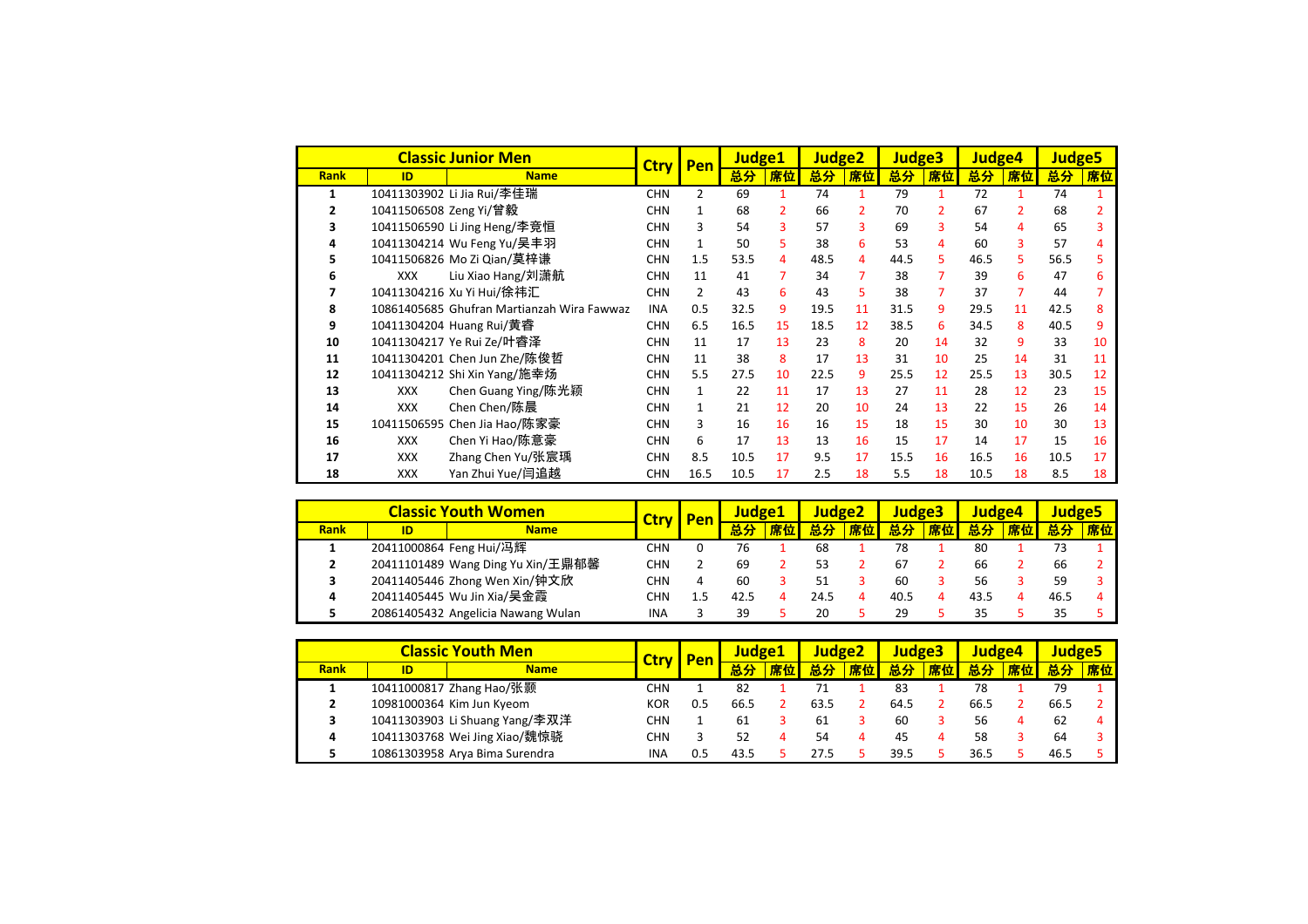|             | <b>Classic Senior Women</b> |                                  | Pen<br><b>Ctrv</b> |     | <b>Judge1</b> |    | Judge <sub>2</sub> |    | Judge3 |    | Judge4 |    | <b>Judge5</b> |    |
|-------------|-----------------------------|----------------------------------|--------------------|-----|---------------|----|--------------------|----|--------|----|--------|----|---------------|----|
| <b>Rank</b> | ID                          | <b>Name</b>                      |                    |     | 总分            | 席位 | 总分                 | 席位 | 总分     | 席位 | 总分     | 席位 | 总分            | 席位 |
|             |                             | 20411000874 Meng Yun/蒙昀          | CHN                | 0   | 72            |    | 58                 |    | 65     |    | 67     |    | 66            |    |
|             |                             | 20911202698 Munari Vittoria      | <b>ITA</b>         | 0.5 | 63.5          | 2  | 44.5               |    | 57.5   |    | 52.5   |    | 58.5          |    |
| 3           | XXX                         | Lan Lv/兰绿                        | <b>CHN</b>         | 1.5 | 49.5          | 3  | 39.5               | ٩  | 48.5   | 3  | 52.5   |    | 58.5          |    |
| 4           |                             | 20411101820 Wang Sha/王莎          | <b>CHN</b>         | 2   | 46            | 4  | 33                 |    | 38     | 8  | 47     | 4  | 52            |    |
| 5           | 20111000841 Ujuk Natalie    |                                  | <b>AUS</b>         | 2   | 45            | 5. | 33                 |    | 44     | 5  | 43     | 6  | 48            |    |
| 6           |                             | 20671202327 Pham-Van-Hue Salome  | <b>FRA</b>         | 6   | 44            | 6. | 38                 | 4  | 41     | 6  | 39.5   |    | 37            |    |
|             |                             | 20411405439 Shang Hong Ning/尚红宁  | <b>CHN</b>         | 0.5 | 39.5          | 8  | 24.5               | q  | 47.5   | 4  | 46.5   | 5. | 46.5          |    |
| 8           |                             | 20671202336 Pham-Van-Hue Nahema  | <b>FRA</b>         | 5.  | 43            |    | 28                 | 8  | 37     | 9  | 36     | 8  | 50            |    |
| 9           |                             | 21511405425 Zapuskalova Nadezhda | <b>RUS</b>         | 6   | 39            | 9  | 29                 |    | 39     |    | 31     | 9  | 31            | 10 |
| 10          |                             | 21911101712 Peters Chelsie       | GBR                | 14  | 33            | 10 | 23                 | 10 | 24     | 10 | 26     | 10 | 39            |    |

|             | <b>Classic Senior Men</b> |                                        | <b>Ctry</b><br>Pen |                | Judge1 |                | Judge <sub>2</sub> |                | Judge <sub>3</sub> |                | Judge4 |                | Judge <sub>5</sub> |                |
|-------------|---------------------------|----------------------------------------|--------------------|----------------|--------|----------------|--------------------|----------------|--------------------|----------------|--------|----------------|--------------------|----------------|
| <b>Rank</b> | ID                        | <b>Name</b>                            |                    |                | 总分     | 席位             | 总分                 | 席位             | 总分                 | 席位             | 总分     | <u>席位</u>      | 总分                 | 席位             |
| 1           | 10981000804 Yu Jin Seong  |                                        | <b>KOR</b>         | $\Omega$       | 76     | $\overline{2}$ | 83                 | 1              | 80                 | $\mathbf{1}$   | 78     | $\overline{2}$ | 76                 |                |
| 2           |                           | 10411000792 Ye Hao Qin/叶浩钦             | <b>CHN</b>         | 1              | 74     | 3              | 78                 | $\overline{2}$ | 77                 | 3              | 79     | 1              | 76                 |                |
| з           |                           | 10411000818 Zhang Li Feng/张黎峰          | <b>CHN</b>         | 0              | 73     | 4              | 74                 | 4              | 79                 | $\overline{2}$ | 76     | 3              | 73                 | 4              |
| д           |                           | 10911000583 Quiriconi Nicolas          | <b>ITA</b>         | 1.5            | 78.5   | $\mathbf{1}$   | 75.5               | 3              | 71.5               | 5              | 69.5   | 6              | 68.5               | 5              |
|             |                           | 11511202971 Puzanov Artyom             | <b>RUS</b>         | 5.5            | 72.5   | 6              | 73.5               | 5              | 75.5               | 4              | 74.5   | 4              | 64.5               | 6              |
| 6           |                           | 11191101951 Batiz Lopez Ricardo        | <b>MEX</b>         | $\overline{2}$ | 73     | 4              | 72                 | 6              | 68                 | 6              | 73     | 5              | 74                 | ٩              |
| 7           |                           | 10411202750 Lu Yun Zhi/卢允之             | <b>CHN</b>         | $\overline{2}$ | 57     | 8              | 52                 | 7              | 65                 | $\overline{7}$ | 60     | 8              | 54                 | 9              |
| 8           |                           | 11511000725 Tsokolov Alexey            | <b>RUS</b>         | 2.5            | 61.5   | 7              | 51.5               | 8              | 63.5               | 8              | 55.5   | 12             | 64.5               | 6              |
| 9           |                           | 10411405365 Lai Chen Yu/赖辰宇            | <b>CHN</b>         | 3.5            | 53.5   | 10             | 49.5               | 10             | 52.5               | 9              | 55.5   | 12             | 49.5               | 13             |
| 10          |                           | 11701303675 Caballero Mazacotte Víctor | PRY                | 3              | 50     | 13             | 48                 | 12             | 48                 | 12             | 61     | 7              | 55                 | 8              |
| 11          |                           | 11511000749 Gleb Vinogradov            | <b>RUS</b>         | 2              | 46     | 14             | 51                 | 9              | 51                 | 11             | 59     | 10             | 52                 | 11             |
| 12          |                           | 10411101360 Wang Hao Bo/王浩博            | <b>CHN</b>         | $\mathbf{1}$   | 57     | 8              | 49                 | 11             | 52                 | 10             | 55     | 14             | 47                 | 14             |
| 13          |                           | 10911000151 Cola Alessandro            | <b>ITA</b>         | 2.5            | 51.5   | 12             | 46.5               | 13             | 46.5               | 13             | 59.5   | 9              | 53.5               | 10             |
| 14          |                           | 10181000653 Shulgan Alexnder           | <b>BLR</b>         | 7              | 52     | 11             | 44                 | 14             | 45                 | 14             | 59     | 10             | 51                 | 12             |
| 15          |                           | 11971102047 Tran Quang Linh            | <b>VIE</b>         | $\overline{2}$ | 39     | 15             | 33                 | 15             | 40                 | 15             | 43     | 15             | 42                 | 15             |
| 16          | 10981506206 Lee Jong Suk  |                                        | <b>KOR</b>         | 1.5            | 52.5   | 3              | 51.5               | $\overline{2}$ | 40.5               | 6              | 46.5   | 3              | 47.5               | $\overline{2}$ |
| 16          | <b>XXX</b>                | Yu Shuo/于硕                             | <b>CHN</b>         | $\mathbf{0}$   | 70     | 4              | 69                 | 3              | 66                 | 5.             | 66     | 3              | 58                 | Δ              |
| 18          | <b>XXX</b>                | Lin Wei/林炜                             | <b>CHN</b>         | $\overline{2}$ | 52     | 4              | 50                 | 3              | 48                 | $\overline{2}$ | 39     | $\overline{7}$ | 40                 | 6              |
| 18          | <b>XXX</b>                | Shi Cong/石聪                            | <b>CHN</b>         | $\mathbf{1}$   | 73     | 3              | 61                 | 5.             | 69                 | 3              | 58     | 6              | 53                 | 5              |
| 20          | <b>XXX</b>                | Liao Yong/廖勇                           | <b>CHN</b>         | 2.5            | 50.5   | 5              | 49.5               | 4              | 43.5               | 4              | 46.5   | $\overline{3}$ | 45.5               | Δ              |
| 20          | <b>XXX</b>                | Chen Yong Tang/陈永堂                     | <b>CHN</b>         | 0.5            | 69.5   | 5              | 57.5               | 7              | 62.5               | 6              | 62.5   | 4              | 61.5               | 3              |
| 22          | <b>XXX</b>                | Chen Xue Qing/陈学清                      | <b>CHN</b>         | $\overline{2}$ | 44     | 6              | 43                 | 5              | 41                 | 5              | 43     | 5              | 45                 | 5              |
| 22          |                           | 10411405363 Hu Jian Hao/胡建豪            | <b>CHN</b>         | 3.5            | 65.5   | 6              | 63.5               | 4              | 66.5               | 4              | 60.5   | 5              | 47.5               | 6              |
| 24          | <b>XXX</b>                | Li Zhong Yuan/李中元                      | <b>CHN</b>         | 1              | 40     | 7              | 31                 | 7              | 33                 | 8              | 41     | 6              | 34                 |                |
| 24          |                           | 10411000821 Zheng Jia Ming/郑家明         | <b>CHN</b>         | 1              | 65     | 7              | 59                 | 6              | 57                 | $\overline{7}$ | 54     | 7              | 47                 |                |